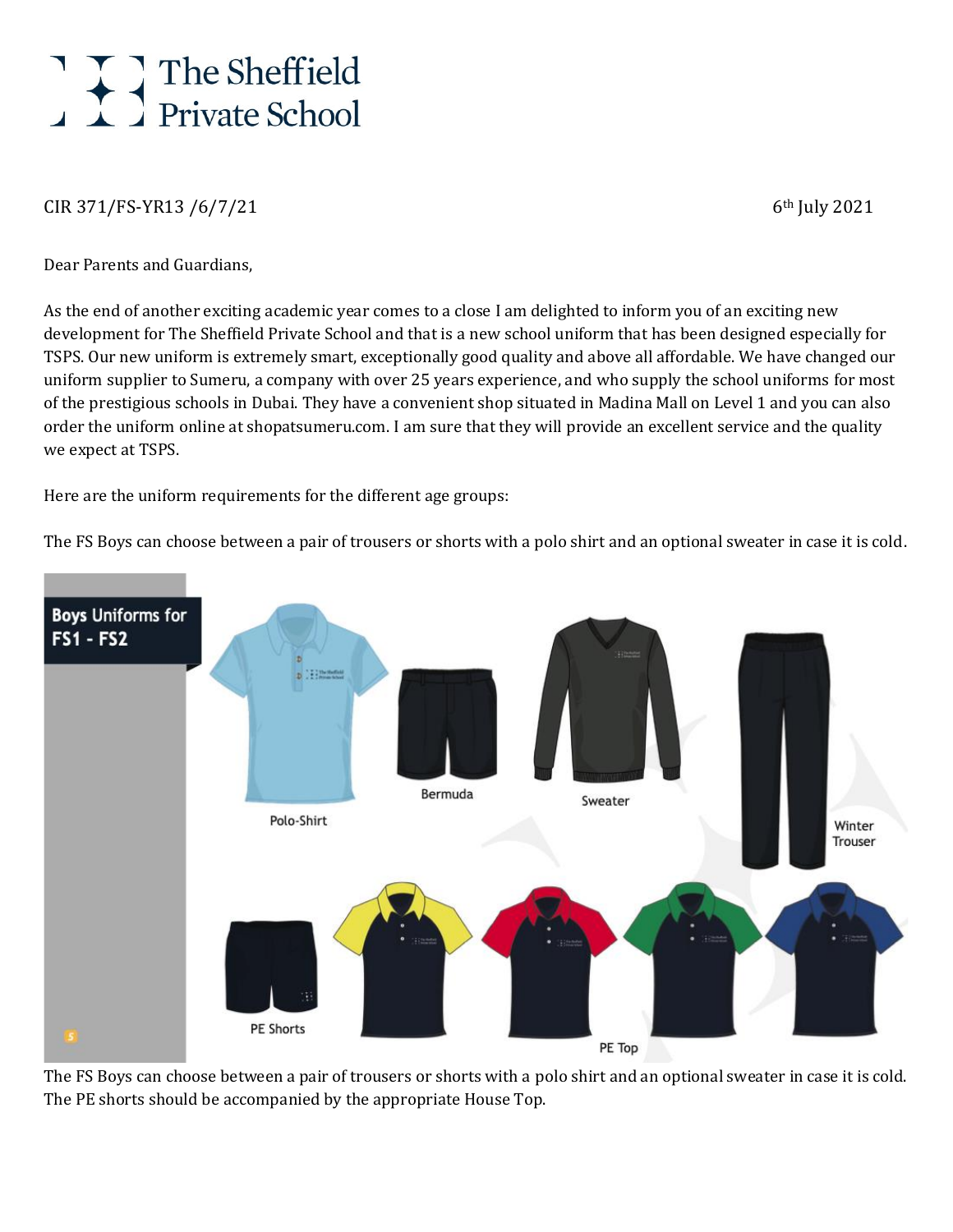

FS Girls get a beautiful chequered dress with white inner lining underneath and optional sweater for cooler weather.



Primary aged students will wear a blue shirt with a grey unisex trouser or shorts for the boys or a skort for the girls. Once again the sweater is optional.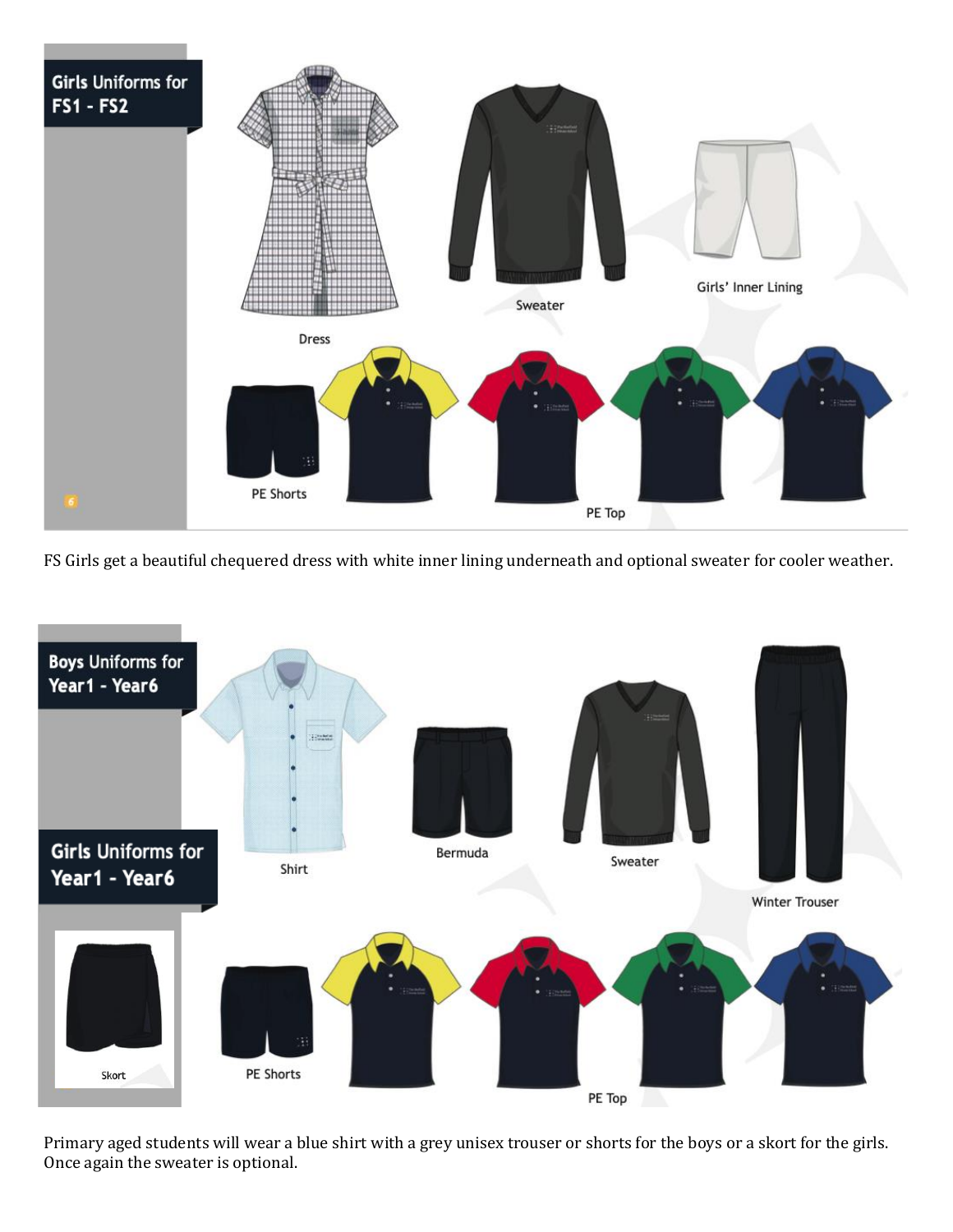

The Secondary uniform is virtually identical for boys and girls with grey trousers, a white shirt (with logo) and tie.

The Blazer is optional for Years 7 – 9 and compulsory in Years 10 – 13.

Please note that only school sweaters and blazers may be worn as outer wear.

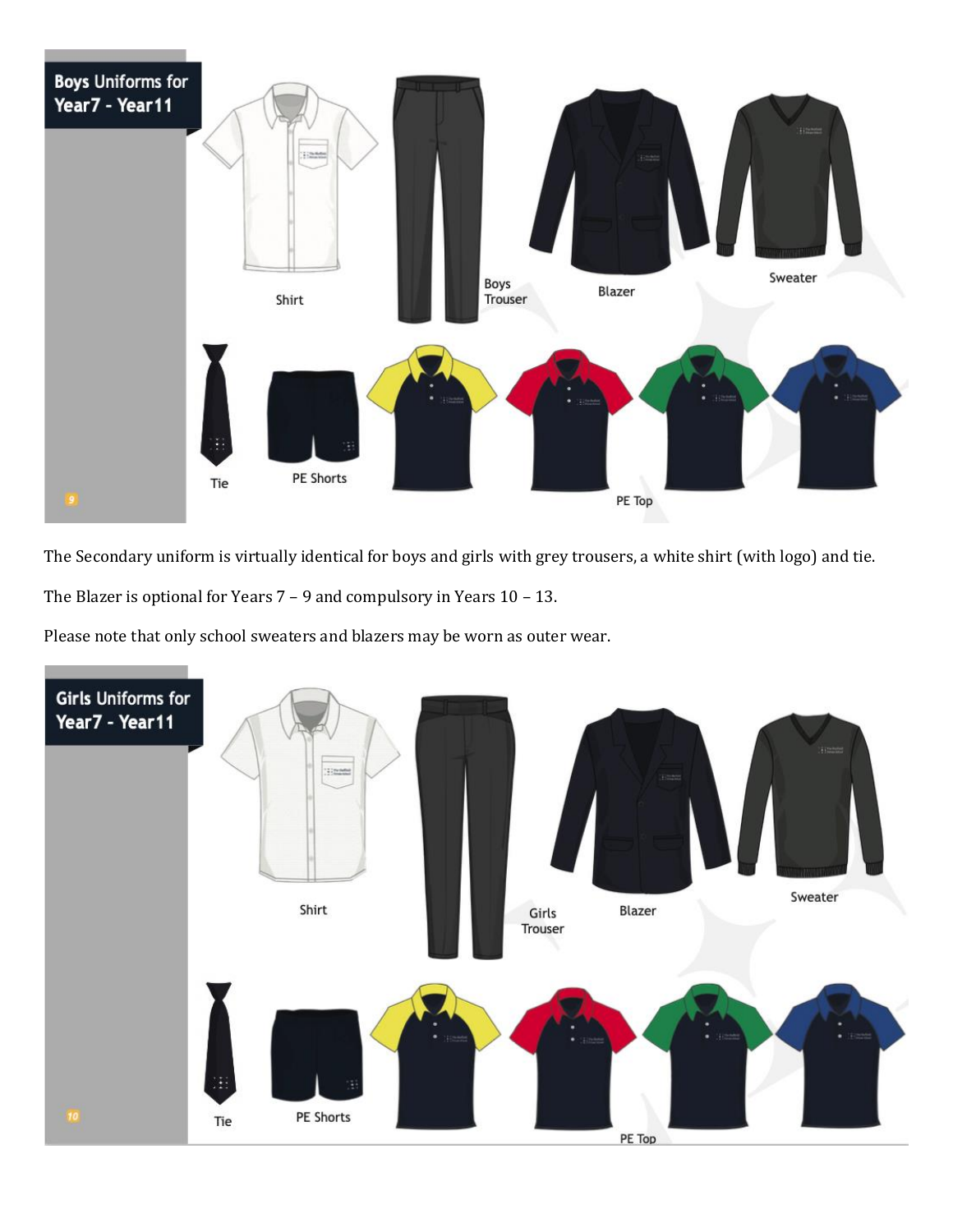

There will also be a range of optional branded accessories to finish the uniform off:

Further details about the Sixth Form uniform will be forwarded once it is finalised, it will be similar to the rest of secondary, but with a different colour of shirt. I realise that this information has come very late in the term, but we wanted to ensure that our students receive the best quality.

It is hoped that the uniform will be on sale by mid August and we would encourage as many parents as possible to purchase it prior to the start of the new academic year. I realise, however, that this may not be possible. Parents who can't purchase the uniform for their children prior to the start of term will be able to wear items of the existing uniform in the short term.

A final reminder that school closes at 12.30pm tomorrow, by then we hope to have our new uniform available for you to view in reception. I am extremely excited about the new academic year, I'm proud to lead this wonderful school and can't wait to see our children arrive back in August looking the smartest students in Dubai.

Yours sincerely,

Roger Hancock Principal